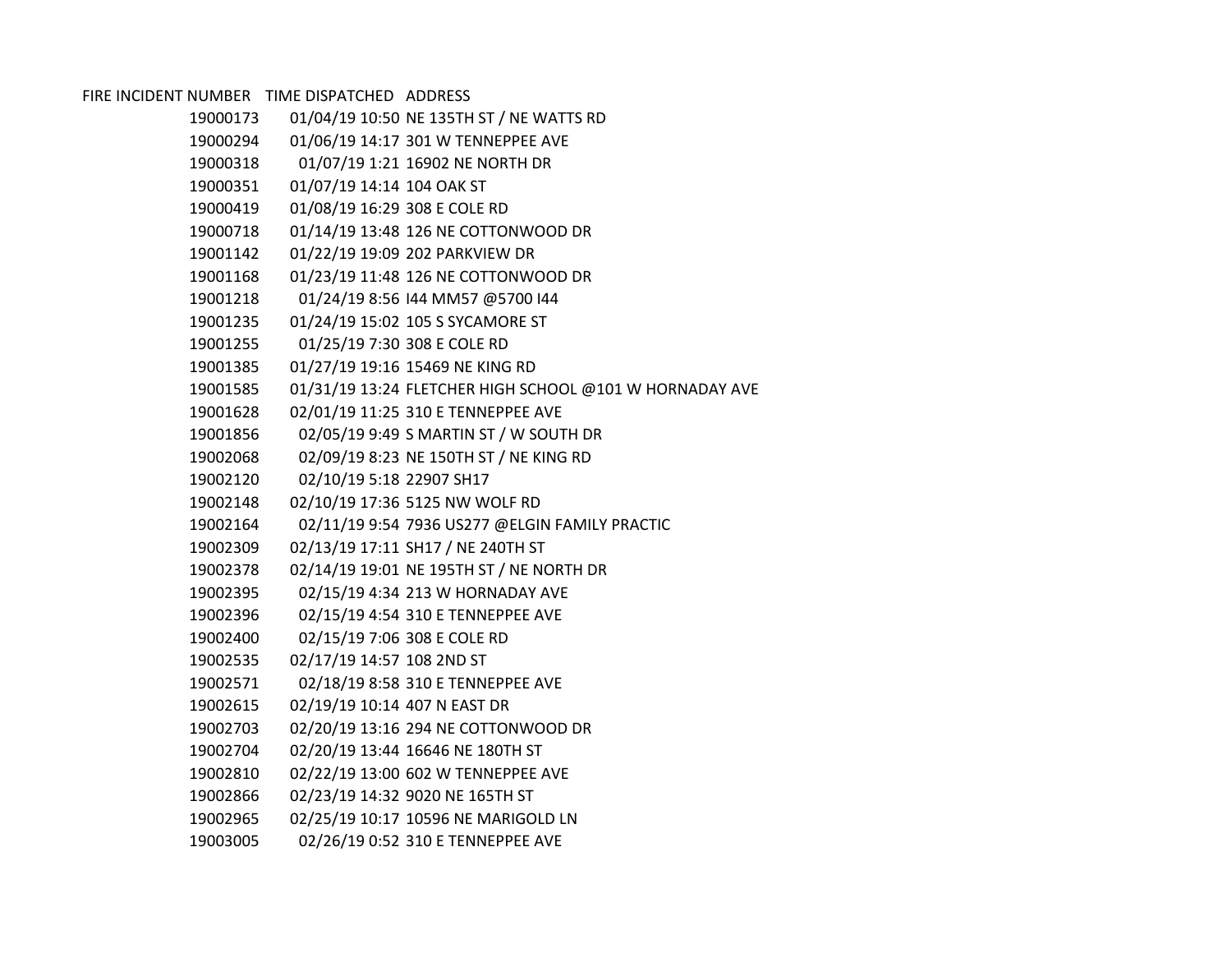02/27/19 7:02 NORTH OF BRIDGE AT MM56-57 EB

02/27/19 7:04 I44 MM56 @OVERPASS BRIDGE;&ONE ROLLOVER

02/28/19 12:50 310 E TENNEPPEE AVE

- 02/28/19 21:56 310 E TENNEPPEE AVE
- 03/01/19 7:08 17812 NE 225TH ST
- 03/01/19 12:45 126 NE COTTONWOOD DR
- 03/02/19 21:12 310 E TENNEPPEE AVE
- 03/03/19 3:55 17728 NE WATTS RD
- 03/03/19 14:58 213 W HORNADAY AVE
- 03/04/19 20:44 106 S SELBY ST
- 03/04/19 21:37 106 S SELBY ST
- 03/06/19 12:44 NE TRAIL RD / NE MEERS PORTER HILL RD
- 03/09/19 11:45 405.5 W TENNEPPEE AVE
- 03/09/19 16:50 NE NORTH DR / NE KLEEMAN RD
- 03/10/19 9:06 NE 240TH ST / NE NORTH DR
- 03/12/19 13:52 NE KING RD / NE 180TH ST
- 03/12/19 21:01 305 N CENTRAL ST
- 03/14/19 2:38 14160 NE 75TH ST
- 03/15/19 9:25 101 E SHIELDS AVE
- 03/15/19 12:52 FLETCHER POLICE DEPT @414 W COLE RD
- 03/16/19 9:38 I44 MM59 @5900 I44
- 03/17/19 14:47 13523 NE 225TH ST
- 03/18/19 10:12 NW MCCLUNG RD / NW WOLF RD
- 03/18/19 11:44 13523 NE 225TH ST
- 03/20/19 22:07 500 N EAST DR
- 03/23/19 7:18 500 N EAST DR
- 03/23/19 19:30 HOP AND SAC @14270 US277
- 03/23/19 22:31 14539 NE 210TH ST
- 03/26/19 13:51 19843 NE WATTS RD
- 03/26/19 20:35 NE MEERS PORTER HILL RD / NE 240TH ST
- 03/26/19 20:38 501 HALLWOOD DR
- 03/29/19 9:59 500 N EAST DR
- 03/30/19 18:41 317 1ST ST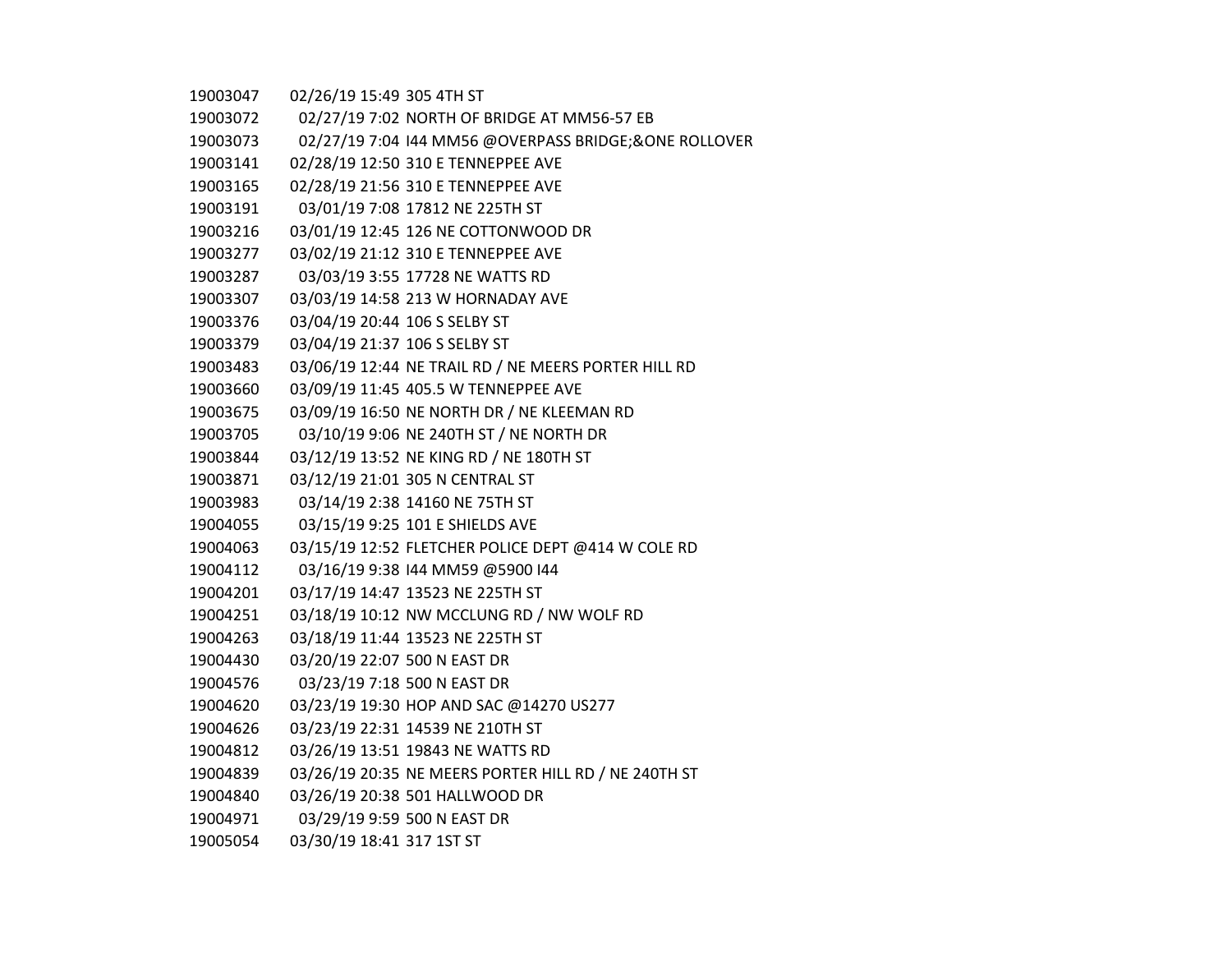| 19005116 |                              | 04/01/19 3:10 500 N EAST DR                                          |
|----------|------------------------------|----------------------------------------------------------------------|
| 19005135 |                              | 04/01/19 10:46 310 E TENNEPPEE AVE                                   |
| 19005213 |                              | 04/02/19 14:40 14278 NE 120TH ST                                     |
| 19005320 |                              | 04/04/19 10:07 209 CHOCTAW AVE                                       |
| 19005352 |                              | 04/04/19 16:55 213 W HORNADAY AVE                                    |
| 19005458 |                              | 04/06/19 5:13 213 W HORNADAY AVE                                     |
| 19005510 |                              | 04/06/19 18:50 16144 NE 210TH ST                                     |
| 19005543 |                              | 04/07/19 10:45 144 MM58 @5800 144                                    |
| 19005559 |                              | 04/07/19 14:55 14499 NE 210TH ST                                     |
| 19005579 |                              | 04/08/19 3:14 213 W HORNADAY AVE                                     |
| 19005643 |                              | 04/08/19 19:42 102 E TENNEPPEE AVE                                   |
| 19005738 |                              | 04/10/19 11:37 213 W HORNADAY AVE                                    |
| 19005846 |                              | 04/12/19 4:40 301 W PARK ST                                          |
| 19005859 |                              | 04/12/19 11:18 NE 120TH ST / W SOUTH DR                              |
| 19006012 |                              | 04/15/19 4:56 US277 / NE KING RD                                     |
| 19006250 |                              | 04/18/19 22:07 205 N MARTIN ST                                       |
| 19006277 |                              | 04/19/19 11:12 144 / NE 135TH ST                                     |
| 19006640 |                              | 04/24/19 18:16 406 W HORNADAY AVE                                    |
| 19006718 |                              | 04/25/19 23:38 16646 NE 180TH ST                                     |
| 19007142 |                              | 05/02/19 3:00 1205 MAPLE AVE                                         |
| 19007240 |                              | 05/03/19 15:39 411 OKLAHOMA ST                                       |
| 19007263 |                              | 05/04/19 1:04 NE COM CADDO LINE RD / US277                           |
| 19007264 |                              | 05/04/19 1:14 125 CHICKADEE ST                                       |
| 19007279 |                              | 05/04/19 9:10 407 W HARPER AVE                                       |
| 19007379 |                              | 05/05/19 23:01 FISHERMANS COVE - LA @2064 FISHERMANS COVE DR         |
| 19007601 |                              | 05/09/19 13:02 N EAST DR / E COLE RD ; ON COLE BY FELTCHER CITY BARN |
| 19007724 |                              | 05/11/19 16:02 207 W HARPER AVE                                      |
| 19007738 | 05/11/19 19:52 303 S EAST DR |                                                                      |
| 19008009 | 05/16/19 16:21 308 E COLE RD |                                                                      |
| 19008089 |                              | 05/17/19 19:07 125 NE DEERFIELD DR                                   |
| 19008305 |                              | 05/21/19 11:33 12534 NE 120TH ST                                     |
| 19008415 | 05/23/19 5:26 407 N US277    |                                                                      |
| 19008467 | 05/24/19 1:22 4 S B AVE      |                                                                      |
| 19008557 | 05/25/19 13:08 212 K ST      |                                                                      |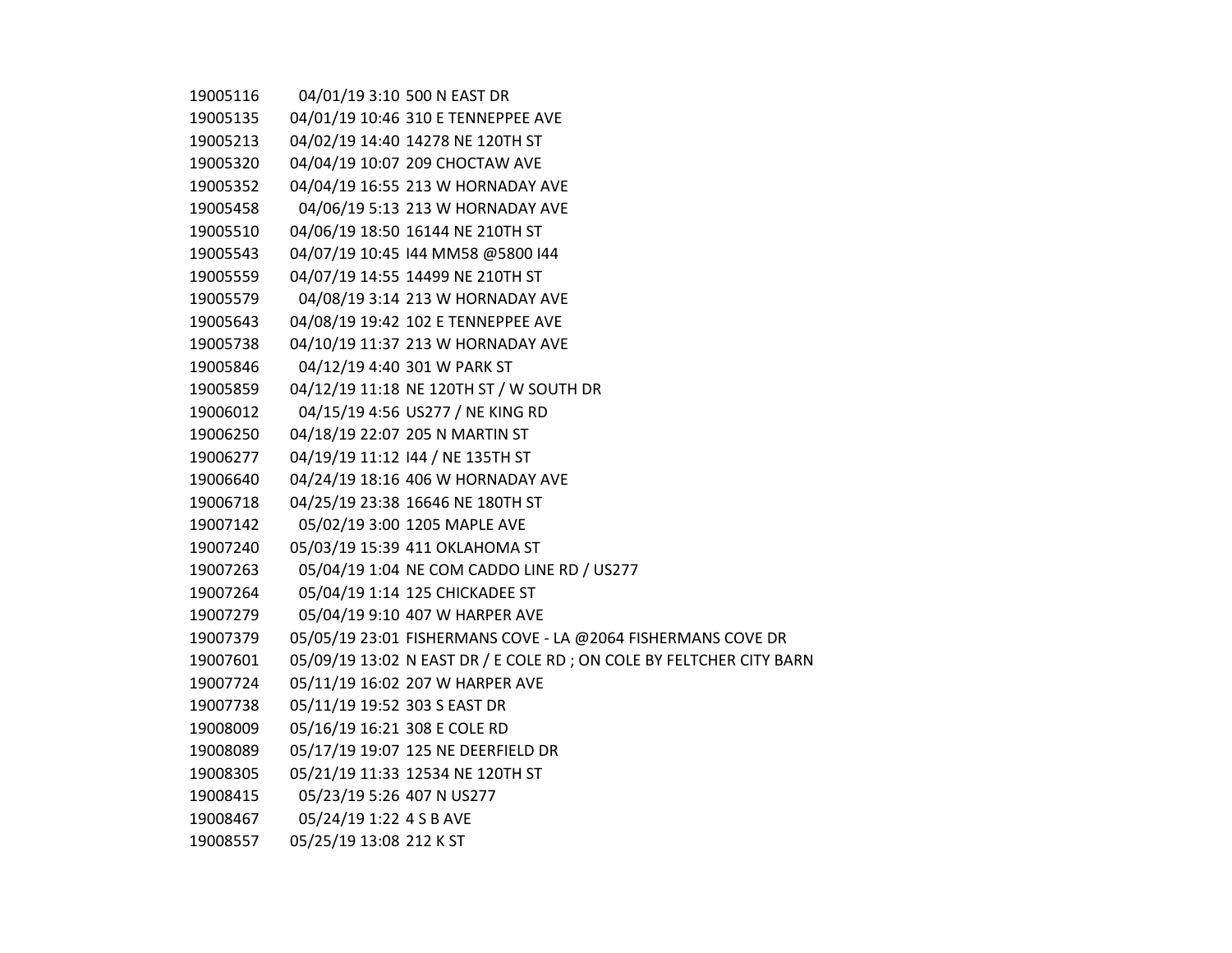| 19008594 |                              | 05/26/19 9:37 306 CRESTVIEW DR                       |
|----------|------------------------------|------------------------------------------------------|
| 19008617 |                              | 05/26/19 17:03 101 E SHIELDS AVE                     |
| 19008637 |                              | 05/27/19 4:06 207 W HARPER AVE                       |
| 19008659 |                              | 05/27/19 14:16 15159 NE 240TH ST                     |
| 19008737 |                              | 05/28/19 18:19 407 W TENNEPPEE AVE                   |
| 19009022 |                              | 06/01/19 23:58 16202 NE 135TH ST                     |
| 19009127 | 06/03/19 21:46 303 S EAST DR |                                                      |
| 19009152 |                              | 06/04/19 9:43 8001 SE TRAIL RD                       |
| 19009280 |                              | 06/06/19 19:20 NE 120TH ST / W SOUTH DR              |
| 19009516 | 06/10/19 16:54 308 E COLE RD |                                                      |
| 19009557 | 06/11/19 13:23 100 POND DR   |                                                      |
| 19009577 |                              | 06/11/19 20:27 US277 / NE COM CADDO LINE RD          |
| 19009585 |                              | 06/11/19 23:44 213 W HORNADAY AVE                    |
| 19009592 |                              | 06/12/19 8:24 7009 NE WOLF RD                        |
| 19009599 |                              | 06/12/19 9:58 ELGIN HIGH SCHOOL @712 J ST            |
| 19009657 |                              | 06/13/19 10:11 NE NORTH DR / NE 180TH ST             |
| 19009781 |                              | 06/15/19 15:58 144 MM59 @5900 144                    |
| 19009815 |                              | 06/15/19 22:52 144 MM59 @5900 144                    |
| 19009969 |                              | 06/18/19 14:00 SH17 / NE 225TH ST                    |
| 19010057 |                              | 06/19/19 14:34 213 W HORNADAY AVE                    |
| 19010226 |                              | 06/21/19 18:27 NE 120TH ST / NE COM CADDO LINE RD    |
| 19010410 |                              | 06/24/19 13:54 NE 135TH ST / NE MEERS PORTER HILL RD |
| 19010535 |                              | 06/26/19 13:12 NE 180TH ST / NE KING RD              |
| 19010561 |                              | 06/26/19 21:20 25100 NE WOLF RD                      |
| 19011192 |                              | 07/05/19 11:32 602 W TENNEPPEE AVE                   |
| 19011216 |                              | 07/05/19 20:19 16178 NE 180TH ST                     |
| 19011235 |                              | 07/06/19 1:47 12697 NE KEENEY RD                     |
| 19011252 |                              | 07/06/19 11:44 10477 NE WOLF RD                      |
| 19011351 |                              | 07/07/19 21:45 144 MM57 @5700 144                    |
| 19011469 |                              | 07/09/19 18:39 202 W TENNEPPEE AVE                   |
| 19011726 |                              | 07/13/19 15:54 144 MM63 @6300 144                    |
| 19011764 |                              | 07/14/19 2:08 NE MEERS PORTER HILL RD / NE 165TH ST  |
| 19011964 |                              | 07/17/19 8:40 1101 WAVERLY WAY                       |
| 19012117 | 07/19/19 20:32 409 N EAST DR |                                                      |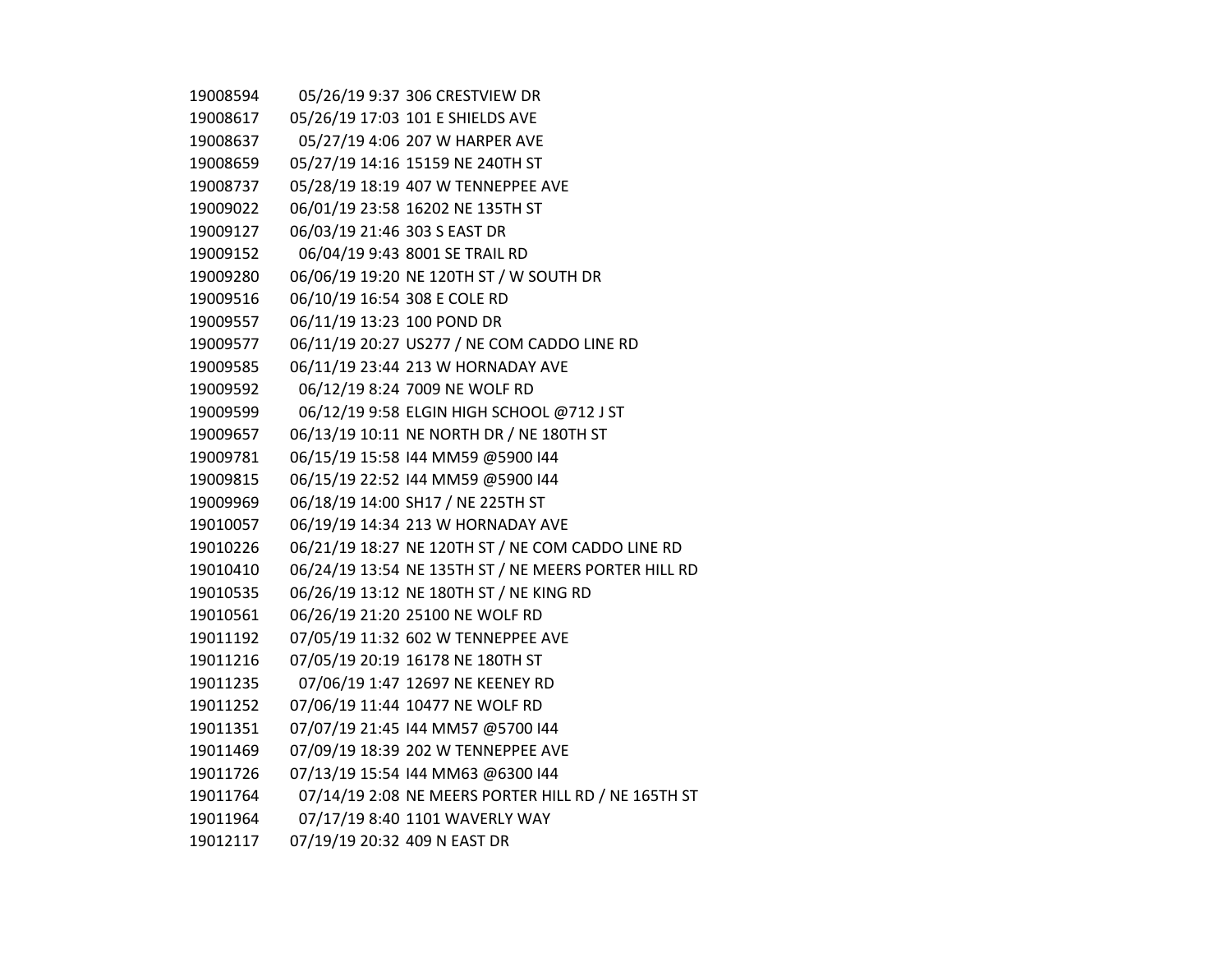07/21/19 23:07 403 E SHIELDS AVE

07/22/19 11:24 303 S EAST DR

07/24/19 16:30 SE FLOWER MOUND RD / SE WOODLAWN RD

07/25/19 12:33 I44 MM62 @6200 I44

07/27/19 10:19 203 S SELBY ST

- 07/27/19 14:09 604 W HORNADAY AVE
- 07/27/19 21:07 16229 NE 180TH ST
- 07/30/19 13:59 17693 NE MILLER RD
- 08/05/19 15:31 I44 / NE 135TH ST
- 08/05/19 16:17 US277 / W NORTH DR
- 08/07/19 20:25 301 N HANCOCK ST
- 08/08/19 10:33 500 N EAST DR
- 08/10/19 17:02 213 W HORNADAY AVE
- 08/10/19 17:57 213 W HORNADAY AVE
- 08/11/19 12:17 407 NE HANNAH AVE
- 08/12/19 14:42 101 E SOUTH DR
- 08/14/19 8:07 FLETCHER ELEMENTARY @292 W COLE RD
- 08/14/19 9:03 268 BOBALINK ST
- 08/16/19 13:53 5380 NE SNOWY OWL RD
- 08/16/19 15:51 NE BETHEL RD / NE CROSS RD
- 08/16/19 20:46 603 W SHIELDS AVE
- 08/18/19 21:04 101 E SHIELDS AVE
- 08/19/19 19:22 FLETCHER FIRE DEPART @601 W NORTH DR
- 08/24/19 13:26 16850 NE 135TH ST @TEMPLE INLAND
- 08/26/19 15:16 US277 / NE KEENEY RD
- 08/26/19 23:49 162 NE UVON LN
- 08/27/19 10:43 306 CRESTVIEW DR
- 08/29/19 16:35 304 HANCOCK/FLETCHER
- 08/30/19 9:32 I44 MM57 @5700 I44
- 08/30/19 12:59 16646 NE 180TH ST
- 09/01/19 0:09 308 E COLE RD
- 09/01/19 1:28 202 US277
- 09/02/19 6:01 213 W HORNADAY AVE
- 09/02/19 15:58 213 W HORNADAY AVE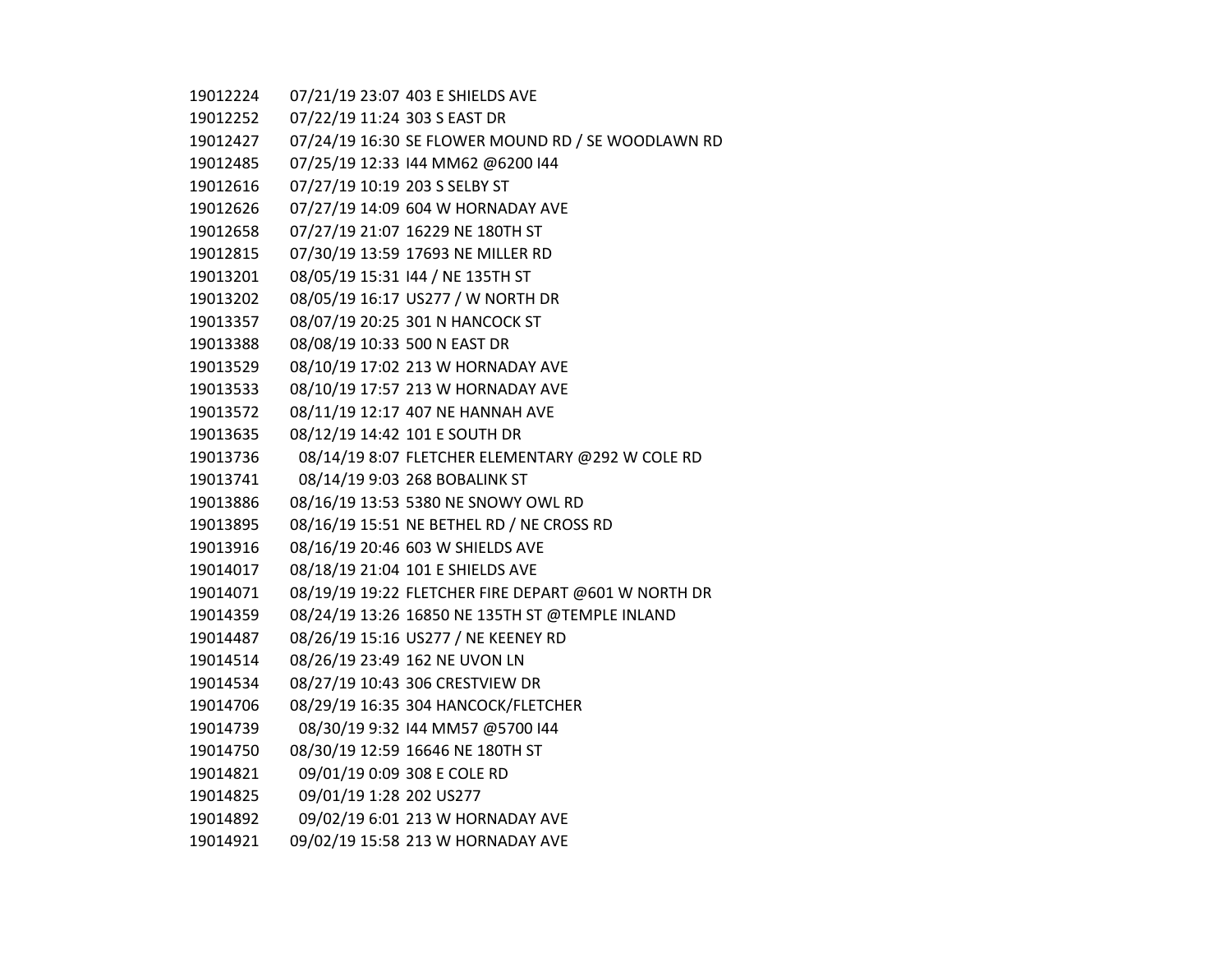| 19014936 | 09/02/19 20:05 NE 135TH ST / NE DILLAN LN      |
|----------|------------------------------------------------|
| 19014974 | 09/03/19 12:02 S RAILROAD ST / NEBRASKA ST     |
| 19015062 | 09/04/19 14:32 213 W HORNADAY AVE              |
| 19015205 | 09/06/19 18:38 203 W SOUTH DR                  |
| 19015307 | 09/08/19 6:59 308 E COLE RD                    |
| 19015402 | 09/09/19 18:04 412 N US277 ; FRED BREWER SALES |
| 19015408 | 09/09/19 20:20 308 E COLE RD                   |
| 19015416 | 09/09/19 22:08 601 SHADY OAK ST                |
| 19015419 | 09/09/19 23:17 308 E COLE RD                   |
| 19015420 | 09/10/19 0:07 308 E COLE RD                    |
| 19015430 | 09/10/19 6:43 13637 NE MEERS PORTER HILL RD    |
| 19015484 | 09/11/19 11:54 15862 NE CLINE RD               |
| 19015582 | 09/13/19 0:27 203 W HARPER AVE                 |
| 19015609 | 09/13/19 12:36 16413 NE 180TH ST               |
| 19015759 | 09/15/19 20:31 NE 165TH ST / NE WATTS RD       |
| 19015829 | 09/16/19 21:55 308 W GRIFFIN AVE               |
| 19015898 | 09/17/19 19:19 105 S SYCAMORE ST               |
| 19015930 | 09/18/19 10:46 500 N EAST DR                   |
| 19016130 | 09/21/19 7:20 205 N MARTIN ST                  |
| 19016139 | 09/21/19 10:19 144 MM59 @5900 144              |
| 19016152 | 09/21/19 14:37 14827 NE 210TH ST               |
| 19016267 | 09/23/19 14:29 13427 NE KLEEMAN RD             |
| 19016605 | 09/28/19 21:55 213 W HORNADAY AVE              |
| 19016617 | 09/29/19 8:44 NE KLEEMAN RD / 144              |
| 19016655 | 09/29/19 22:30 19785 NE WOLF RD                |
| 19016686 | 09/30/19 15:04 19785 NE WOLF RD                |
| 19016984 | 10/05/19 5:21 311 E COLE RD                    |
| 19016988 | 10/05/19 9:37 300 S WEST DR                    |
| 19017037 | 10/06/19 3:03 NE KING RD / 144                 |
| 19017125 | 10/07/19 13:22 205 W TENNEPPEE AVE             |
| 19017128 | 10/07/19 15:05 16724 NE TONY CREEK RD          |
| 19017214 | 10/08/19 20:55 308 E COLE RD                   |
| 19017471 | 10/12/19 14:06 16608 NE 180TH ST               |
| 19017543 | 10/13/19 15:13 209 W SOUTH DR                  |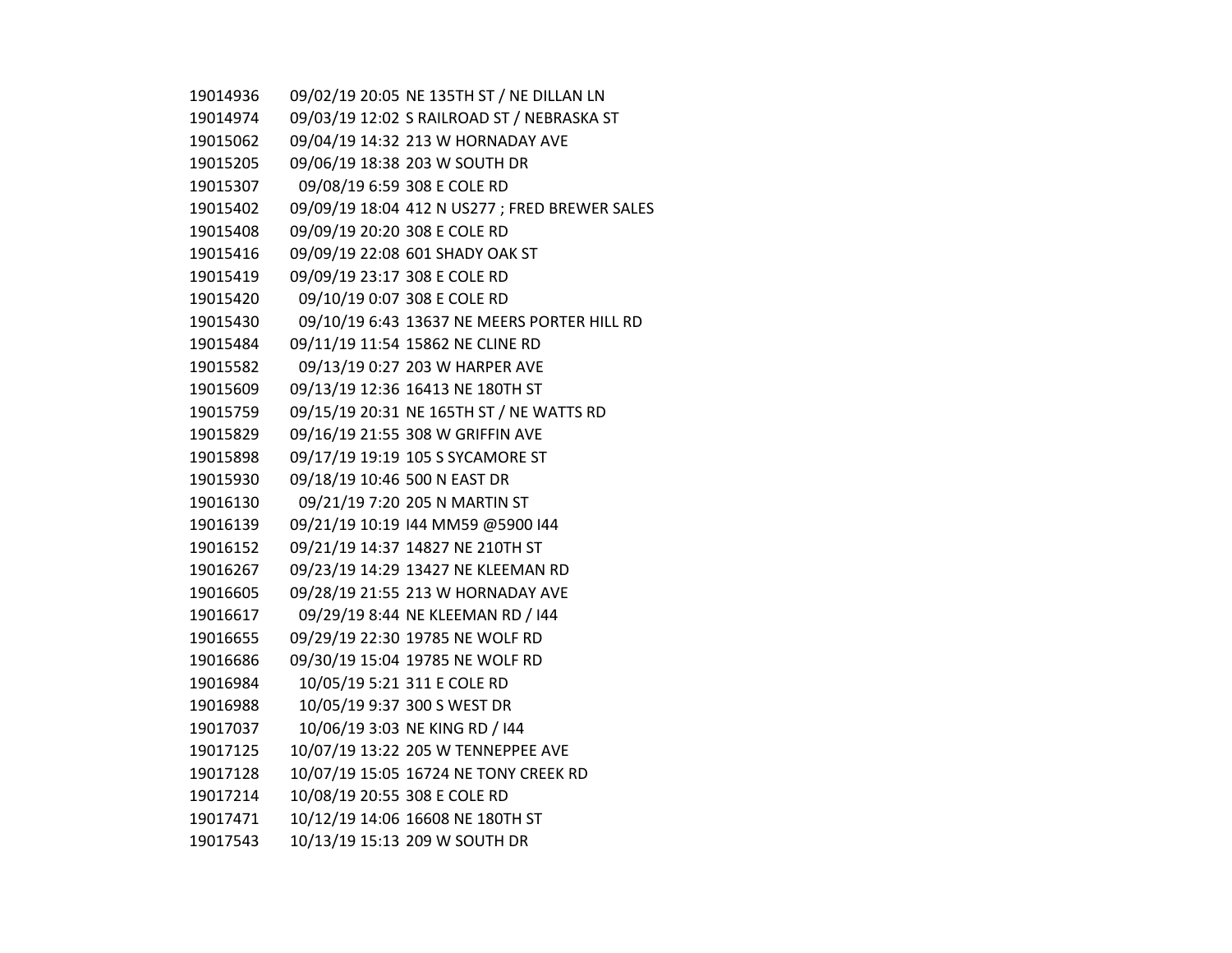| 19017619 | 10/14/19 17:33 6797 NE COM CADDO LINE RD                   |
|----------|------------------------------------------------------------|
| 19017703 | 10/15/19 20:07 407 W SHIELDS AVE                           |
| 19017799 | 10/17/19 12:29 20210 NE WOLF RD                            |
| 19017940 | 10/19/19 17:33 10776 NE MARIGOLD LN                        |
| 19018157 | 10/23/19 7:33 308 E COLE RD                                |
| 19018185 | 10/23/19 14:05 144 MM59 @5900 144                          |
| 19018223 | 10/24/19 2:52 516 W COLE RD                                |
| 19018321 | 10/25/19 16:49 144 MM57 @5700 144                          |
| 19018392 | 10/26/19 18:50 348 LAZY CIR                                |
| 19018439 | 10/27/19 15:54 NE TONY CREEK RD / NE COM CADDO LINE RD     |
| 19018517 | 10/28/19 18:53 308 E COLE RD                               |
| 19018531 | 10/29/19 6:49 144 / NE 135TH ST                            |
| 19018566 | 10/29/19 16:48 126 NE COTTONWOOD DR                        |
| 19018626 | 10/31/19 4:40 213 W HORNADAY AVE                           |
| 19018642 | 10/31/19 11:00 207 W HARPER AVE                            |
| 19018765 | 11/02/19 13:49 144 MM59 @5900 144                          |
| 19018800 | 11/03/19 8:11 22091 NE NORTH DR                            |
| 19018821 | 11/03/19 16:26 503 W GRIFFIN AVE                           |
| 19018916 | 11/05/19 9:10 213 W HORNADAY AVE                           |
| 19018927 | 11/05/19 12:31 441 WATER FRONT DR                          |
| 19019061 | 11/07/19 7:25 144 MM61 @6100 144 ; NORTHBOUND SIDE OF ROAD |
| 19019112 | 11/08/19 5:51 422 N EAST DR                                |
| 19019239 | 11/10/19 1:53 144 MM58 @5800 144                           |
| 19019244 | 11/10/19 5:26 4 NE SEYMOUR DR                              |
| 19019261 | 11/10/19 13:28 16831 NE NORTH DR                           |
| 19019271 | 11/10/19 16:38 I ST / 2ND ST                               |
| 19019342 | 11/11/19 16:27 303 S MARTIN ST                             |
| 19019377 | 11/12/19 6:05 12235 NE WELCH RD                            |
| 19019412 | 11/12/19 14:06 303 S EAST DR                               |
| 19019543 | 11/14/19 12:31 NE MILLER RD / NE 195TH ST                  |
| 19019565 | 11/14/19 17:10 17694 NE WOLF RD                            |
| 19019641 | 11/16/19 1:34 15024 NE COM CADDO LINE RD                   |
| 19019642 | 11/16/19 2:02 FLETCHER FIRE DEPART @601 W NORTH DR         |
| 19019648 | 11/16/19 4:34 FLETCHER FIRE DEPART @601 W NORTH DR         |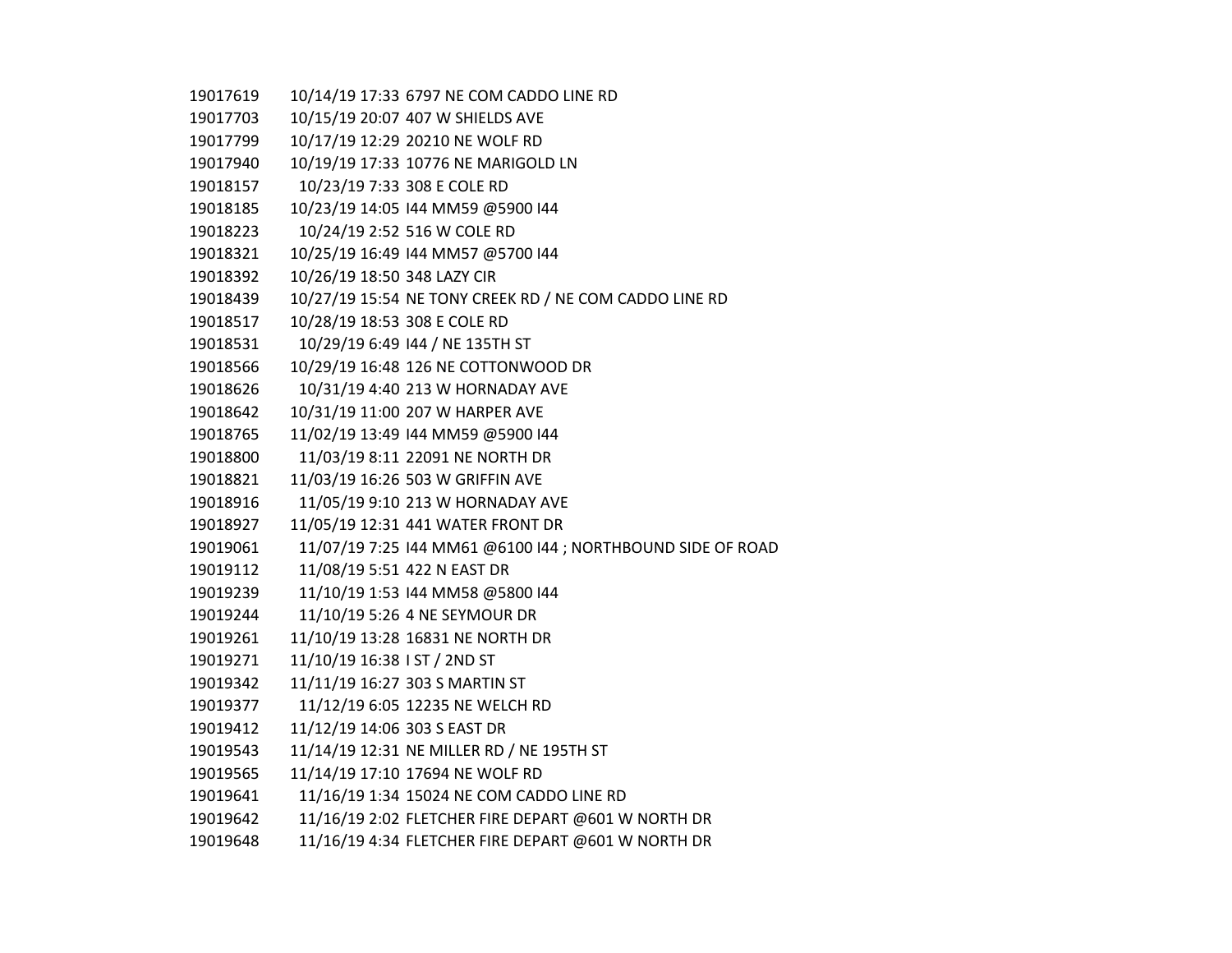| 19019652 |                              | 11/16/19 8:04 18047 NE WATTS RD                             |
|----------|------------------------------|-------------------------------------------------------------|
| 19019722 |                              | 11/17/19 12:09 12067 NE KEENEY RD                           |
| 19019882 |                              | 11/19/19 16:40 15590 NE 165TH ST                            |
| 19019989 |                              | 11/21/19 9:28 306 CRESTVIEW DR                              |
| 19020030 |                              | 11/22/19 2:36 14839 NE KLEEMAN RD                           |
| 19020142 |                              | 11/23/19 20:51 7738 US277 @MCDONALDS                        |
| 19020152 |                              | 11/24/19 1:52 1 N OTRULA BLVD                               |
| 19020153 |                              | 11/24/19 3:10 144 MM51 @5100 144                            |
| 19020165 | 11/24/19 12:30 10138 N SH65  |                                                             |
| 19020287 |                              | 11/26/19 12:10 13579 CORNWALLIS DR                          |
| 19020300 |                              | 11/26/19 15:18 103 W HARPER AVE                             |
| 19020329 | 11/27/19 9:20 321 2ND ST     |                                                             |
| 19020457 |                              | 11/29/19 12:02 144 MM58 @5800 144                           |
| 19020474 |                              | 11/29/19 17:48 13125 NE WELCH RD                            |
| 19020560 |                              | 12/01/19 14:25 14270 NE MEERS PORTER HILL RD                |
| 19020661 |                              | 12/03/19 11:03 9201 SH17; KC NAILS                          |
| 19020808 |                              | 12/05/19 11:26 NE 180TH ST / NE MILLER RD                   |
| 19020883 |                              | 12/06/19 12:10 NE CLINE RD / NE BETHEL RD                   |
| 19020906 |                              | 12/07/19 0:15 203 E NORTH DR                                |
| 19020999 |                              | 12/08/19 19:26 144 MM62 @6200 144                           |
| 19021185 |                              | 12/11/19 19:56 144 MM57 @5700 144                           |
| 19021218 |                              | 12/12/19 12:24 208 E NORTH DR                               |
| 19021273 |                              | 12/13/19 9:09 108 W HORNADAY AVE @FLETCHER SCHOOL ADMI      |
| 19021278 |                              | 12/13/19 9:40 108 W HORNADAY AVE @FLETCHER SCHOOL ADMI      |
| 19021368 |                              | 12/14/19 13:04 NW STONEY POINT RD / NW MEERS PORTER HILL RD |
| 19021538 |                              | 12/17/19 17:22 108 W HORNADAY AVE @FLETCHER SCHOOL ADMI     |
| 19021598 |                              | 12/18/19 15:43 16610 NE KEENEY RD                           |
| 19021686 |                              | 12/19/19 20:01 213 W HORNADAY AVE                           |
| 19021717 |                              | 12/20/19 14:52 7373 US277 ;BOOTLEGGERS LIQUOR               |
| 19021757 |                              | 12/21/19 8:13 503 W HARPER AVE                              |
| 19021863 |                              | 12/23/19 5:56 144 MM57 @5700 144                            |
| 19021884 | 12/23/19 11:02 500 N EAST DR |                                                             |
| 19021986 |                              | 12/24/19 18:43 7976 NE WATTS RD                             |
| 19021996 |                              | 12/24/19 21:25 17687 NE 135TH ST                            |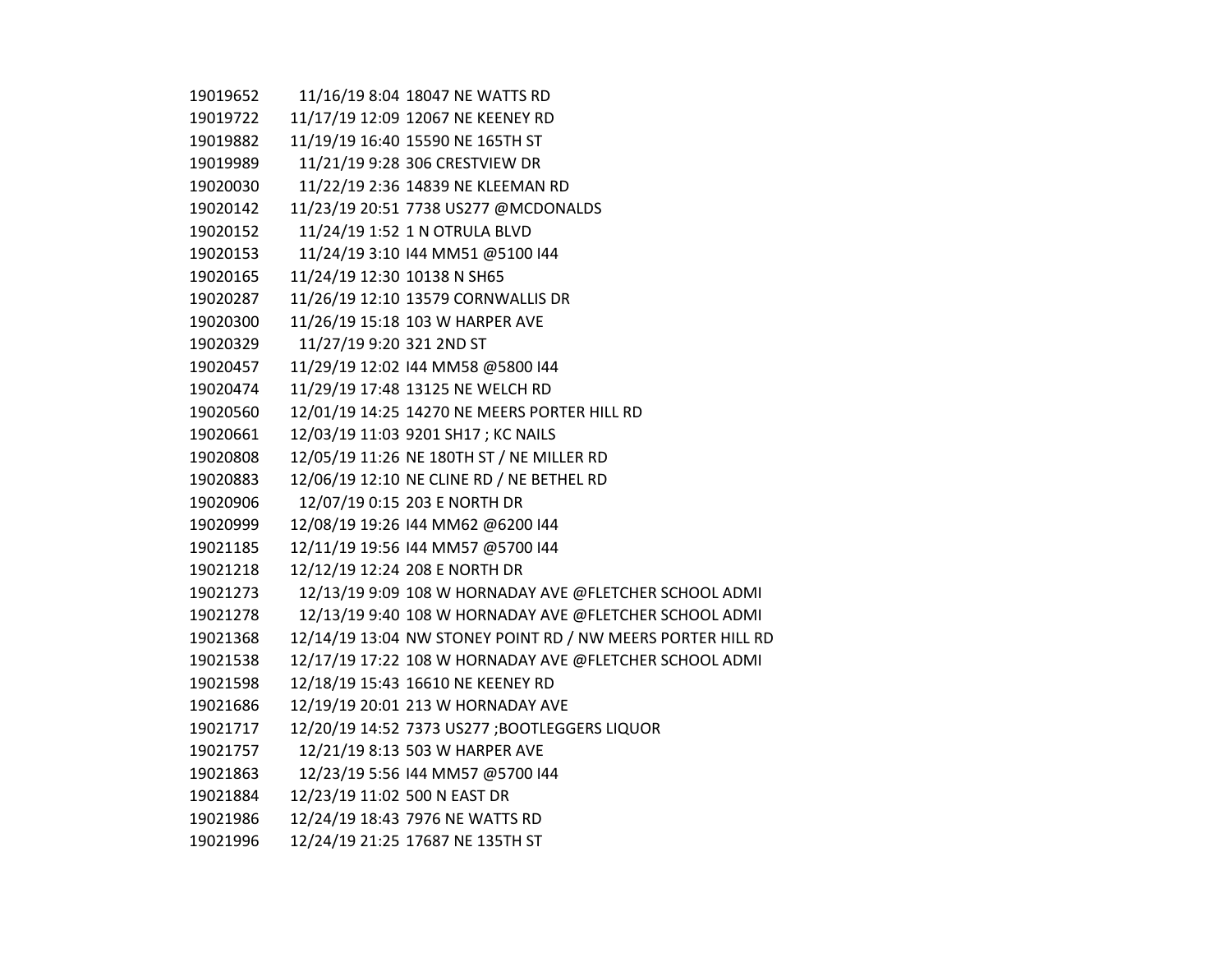- 12/25/19 12:43 NE 180TH ST / NE WATTS RD
- 12/26/19 9:42 301 S SELBY ST
- 12/26/19 14:49 NE WELCH RD / NE 165TH ST
- 12/28/19 18:13 8680 NE WOLF RD
- 12/28/19 19:38 125 NE DEERFIELD DR
- 12/29/19 16:41 20119 NE WATTS RD
- 12/30/19 12:06 131 REDBIRD ST
- 12/30/19 19:23 213 W HORNADAY AVE
- 12/31/19 3:12 213 W HORNADAY AVE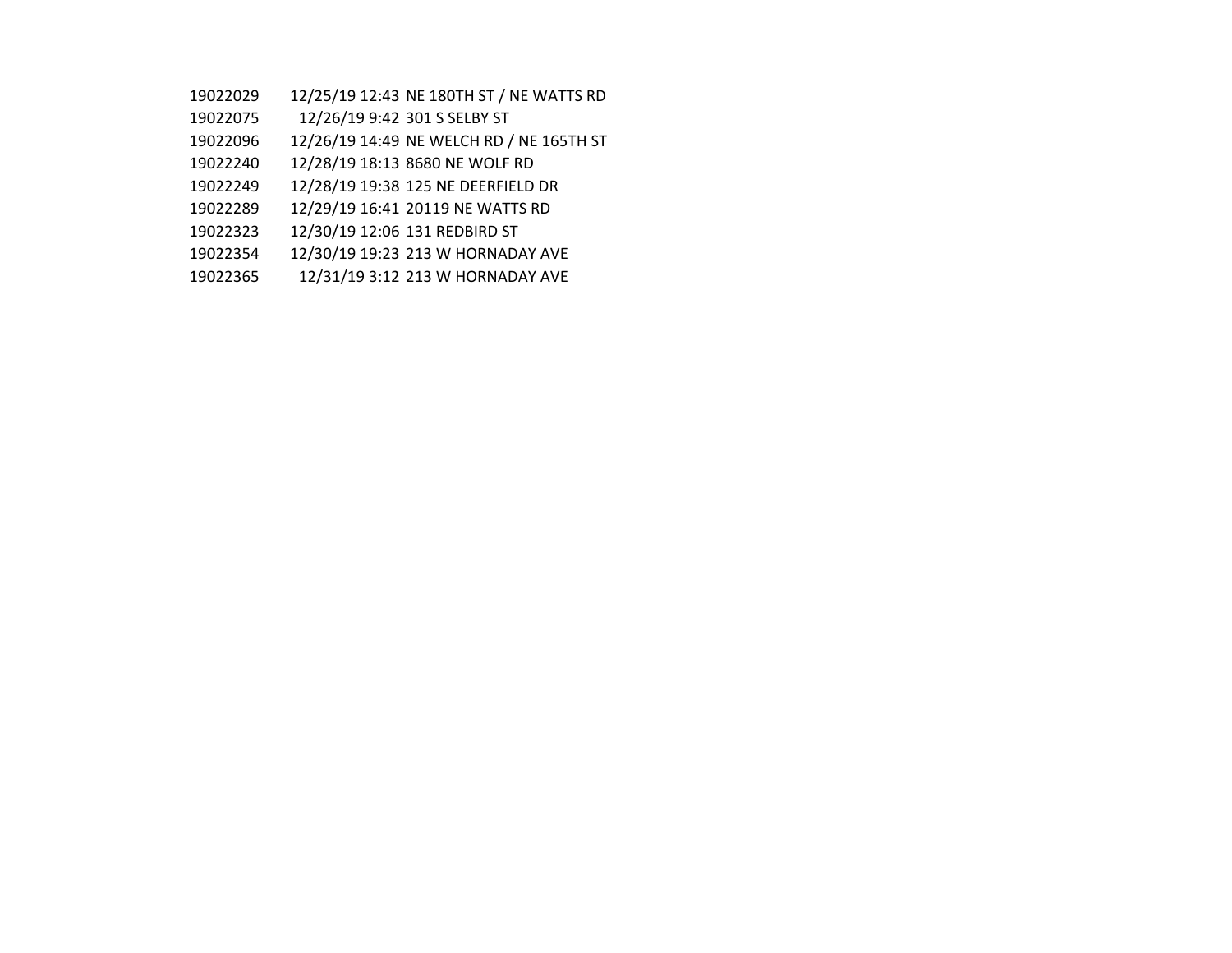FIRE INCIDENT NUMBER TIME DISPATCHED ADDRESS

| 20000210 |                              | 01/04/20 12:12 12167 NE 180TH ST                          |
|----------|------------------------------|-----------------------------------------------------------|
|          |                              | 01/06/20 12:03 101 E SOUTH DR                             |
| 20000449 |                              | 01/08/20 7:37 16563 NE 180TH ST                           |
| 20000599 |                              | 01/10/20 15:00 137 TWIN CIRCLE DR                         |
| 20000601 |                              | 01/10/20 15:27 ELGIN MIDDLE SCHOOL @8379 STATE HIGHWAY 17 |
| 20000766 | 01/13/20 17:01 US277 / I44   |                                                           |
| 20000835 |                              | 01/14/20 19:41 52 WHIPPOORWILL ST                         |
| 20000963 |                              | 01/17/20 7:31 17728 NE WATTS RD                           |
| 20000968 |                              | 01/17/20 9:17 17728 NE WATTS RD                           |
| 20000996 |                              | 01/17/20 16:10 405.5 W TENNEPPEE AVE                      |
| 20001149 |                              | 01/20/20 16:48 19555 NE WATTS RD                          |
| 20001305 |                              | 01/23/20 11:35 NE KEENEY RD / NE WOLF RD                  |
| 20001374 |                              | 01/24/20 14:22 137 TWIN CIRCLE DR                         |
| 20001513 |                              | 01/27/20 8:39 113 W CAMPBELL ST                           |
| 20001572 |                              | 01/27/20 19:53 213 W HORNADAY AVE                         |
| 20001711 | 01/30/20 14:57 308 7TH ST    |                                                           |
| 20001790 |                              | 01/31/20 21:35 19555 NE WATTS RD                          |
| 20001806 |                              | 02/01/20 8:46 202 N LOCUST DR                             |
| 20001836 | 02/01/20 16:31 500 N EAST DR |                                                           |
| 20001927 |                              | 02/03/20 11:51 615 SHADY OAK ST                           |
| 20001978 |                              | 02/04/20 11:01 7740 US277 ; CHISOLM CORNER                |
| 20001981 | 02/04/20 11:37 417 4TH ST    |                                                           |
| 20002181 | 02/07/20 13:12 303 S EAST DR |                                                           |
| 20002200 |                              | 02/07/20 18:35 16902 NE NORTH DR                          |
| 20002214 |                              | 02/07/20 23:03 FLETCHER CEMETERY @14235 N NORTH DR        |
| 20002238 |                              | 02/08/20 13:48 15348 NE 165TH ST                          |
| 20002599 |                              | 02/14/20 21:05 NE 150TH ST / NE KING RD                   |
| 20002617 |                              | 02/15/20 9:26 17322 NE WOLF RD                            |
| 20003333 |                              | 02/28/20 6:00 18699 NE KING RD                            |
|          |                              |                                                           |
| 20003421 |                              | 02/29/20 10:18 19785 NE WOLF RD                           |
| 20003482 |                              | 03/01/20 11:22 439 NE SUNSET DR                           |
| 20003490 |                              | 03/01/20 13:19 317 NE HAPPY HOLLOW LN                     |
|          | 20000334<br>20003334         | 02/28/20 6:38 25246 SH17                                  |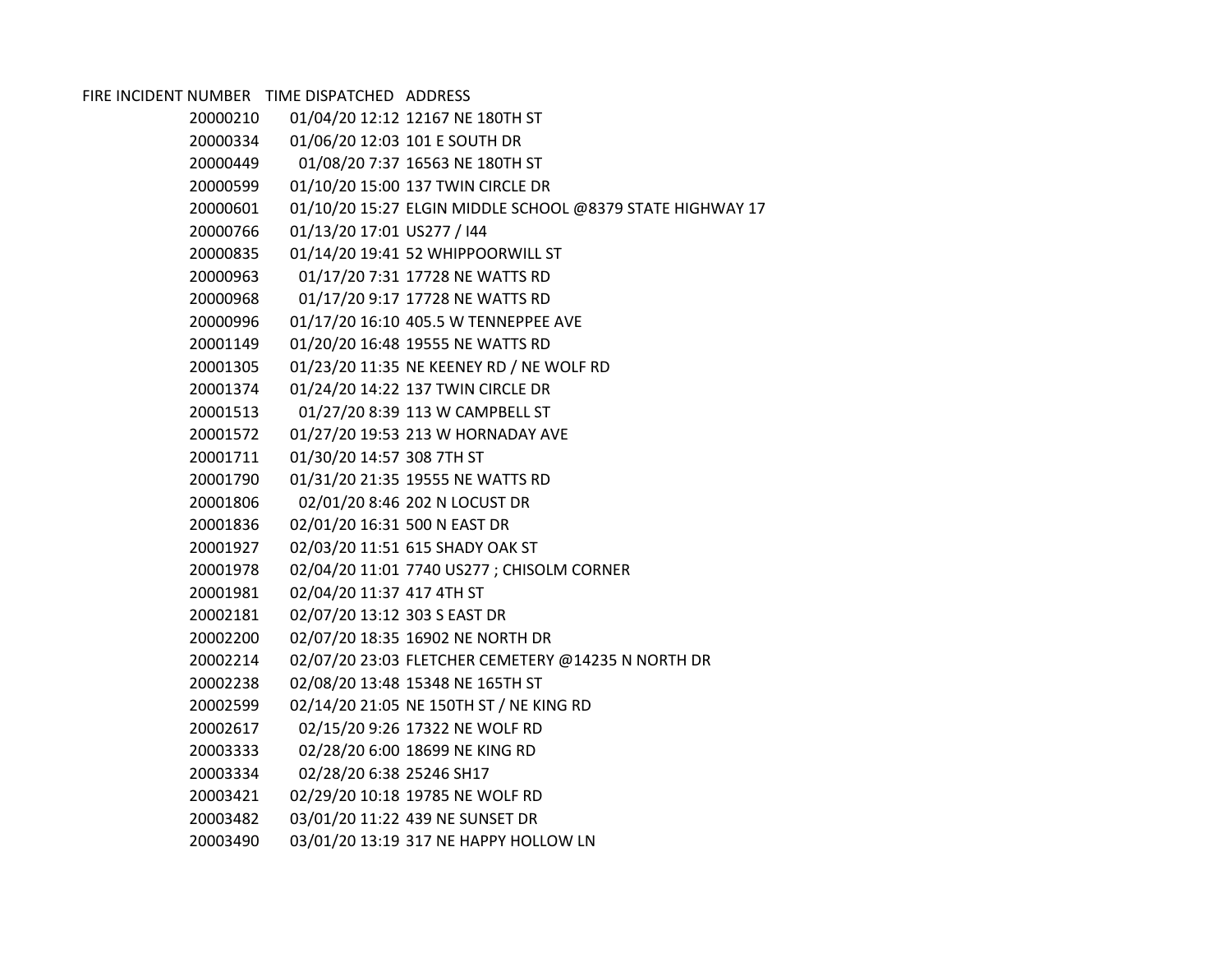| 20003525 | 03/01/20 23:34 303 S EAST DR |                                                   |
|----------|------------------------------|---------------------------------------------------|
| 20003830 |                              | 03/06/20 13:46 8092 NE 240TH ST                   |
| 20003899 |                              | 03/07/20 13:18 144 SIMMONS CIR                    |
| 20003916 |                              | 03/07/20 16:43 144 MM58 @5800 144                 |
| 20004127 |                              | 03/10/20 13:15 1420 NE SCENIC RIDGE               |
| 20004200 |                              | 03/11/20 15:55 S SELBY ST / W GRIFFIN AVE         |
| 20004215 |                              | 03/11/20 18:13 NE COM CADDO LINE RD / NE 120TH ST |
| 20004251 |                              | 03/12/20 9:29 49 WATER FRONT DR                   |
| 20004312 | 03/12/20 23:58 401 1ST ST    |                                                   |
| 20004328 |                              | 03/13/20 9:40 610 J ST @ELGIN GRADE SCHOOL        |
| 20004351 |                              | 03/13/20 12:04 11344 NE TRAIL RD                  |
| 20004354 |                              | 03/13/20 12:18 1408 LIMESTONE WAY                 |
| 20004415 | 03/14/20 12:11 100 POND DR   |                                                   |
| 20004497 |                              | 03/15/20 23:02 FLETCHER APARTMETNS @500 N EAST DR |
| 20004608 |                              | 03/17/20 18:05 144 MM63 @6300 144                 |
| 20004702 |                              | 03/19/20 0:44 521 J ST @GYM - ELGIN HIGH SCH      |
| 20004774 |                              | 03/20/20 0:09 701 N MARTIN ST                     |
| 20004779 | 03/20/20 7:56 414 N US277    |                                                   |
| 20004797 |                              | 03/20/20 12:26 605 W HORNADAY AVE                 |
| 20004799 |                              | 03/20/20 13:01 24324 NE NORTH DR                  |
| 20004809 |                              | 03/20/20 15:00 N SH65 / S 5TH AVE                 |
| 20004817 |                              | 03/20/20 18:35 14256 NE 180TH ST                  |
| 20005103 |                              | 03/24/20 15:04 NE NORTH DR / NE 165TH ST          |
| 20005409 | 03/28/20 20:59 505 3RD ST    |                                                   |
| 20005412 |                              | 03/28/20 22:07 1604 NE WHITE ROCK DR              |
| 20005502 |                              | 03/29/20 17:38 103.5 W COLE RD                    |
| 20005709 |                              | 04/02/20 14:25 213 W HORNADAY AVE                 |
| 20005782 |                              | 04/04/20 7:20 21570 NE KING RD                    |
| 20005788 |                              | 04/04/20 11:10 21570 NE KING RD                   |
| 20005953 |                              | 04/06/20 23:04 20077 NE WOLF RD                   |
| 20006146 |                              | 04/10/20 8:56 205 W NORTH DR                      |
| 20006293 |                              | 04/13/20 5:38 213 W HORNADAY AVE                  |
| 20006377 |                              | 04/14/20 20:22 406 W HARPER AVE                   |
| 20006511 |                              | 04/17/20 13:35 144 MM57 @5700 144                 |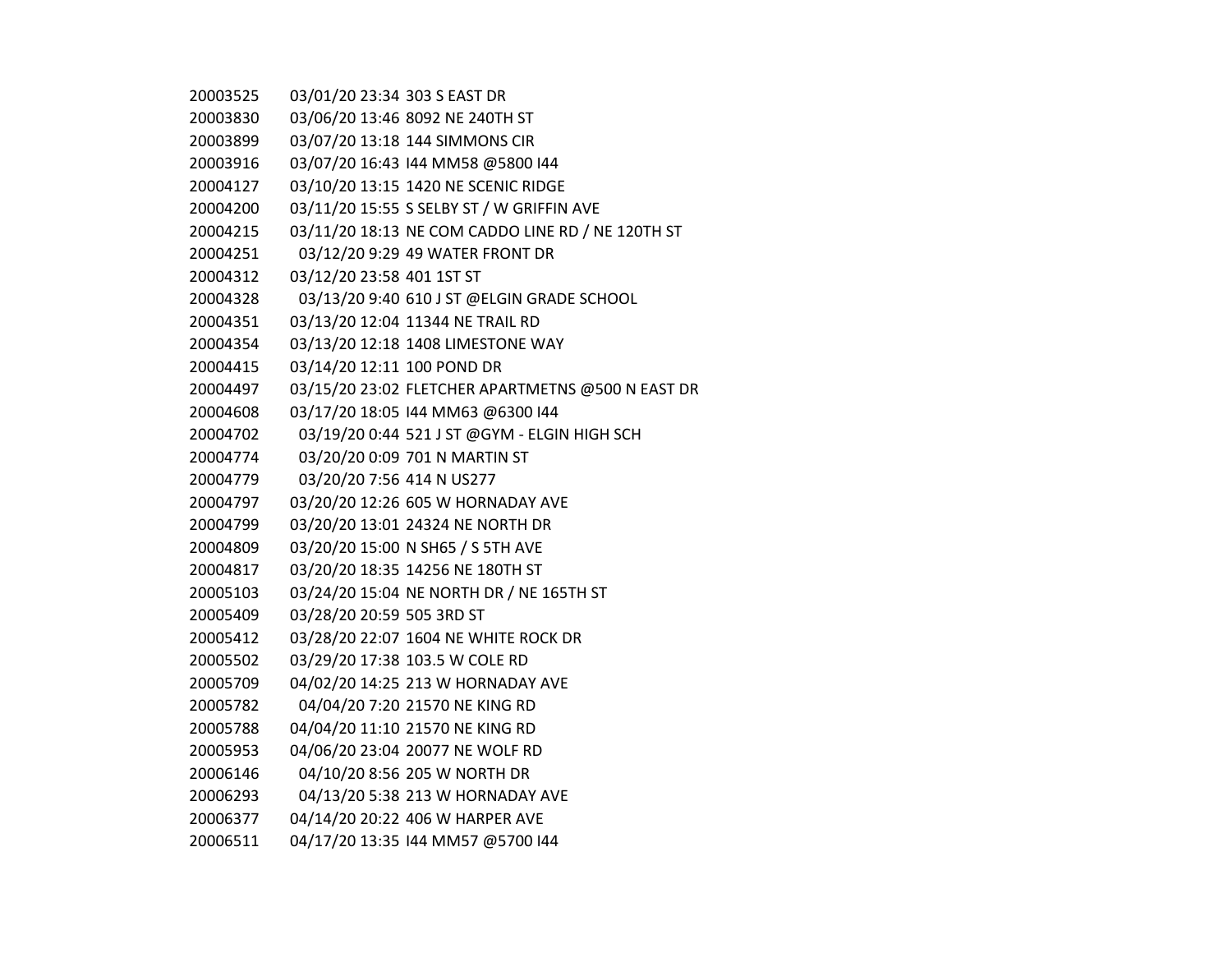| 20006541 |                               | 04/18/20 1:49 144 MM62 @6200 144                  |
|----------|-------------------------------|---------------------------------------------------|
| 20006577 |                               | 04/18/20 15:07 DOLLAR GENERAL STORE @420 N US277  |
| 20006585 |                               | 04/18/20 18:45 12202 NE HONEY BADGER LN           |
| 20006737 | 04/20/20 21:53 203 S SELBY ST |                                                   |
| 20006742 |                               | 04/20/20 22:59 18799 NE WOLF RD                   |
| 20006747 |                               | 04/21/20 2:27 403 E SHIELDS AVE                   |
| 20006764 | 04/21/20 11:30 200 N A AVE    |                                                   |
| 20006795 |                               | 04/21/20 20:19 NE MILLER RD / N 1ST AVE           |
| 20006810 |                               | 04/21/20 23:29 9930 NE WATTS RD                   |
| 20006811 |                               | 04/21/20 23:32 NE KLEEMAN RD / NE WATTS RD        |
| 20006820 | 04/22/20 1:07 203 S SELBY ST  |                                                   |
| 20006821 |                               | 04/22/20 1:42 407 W TENNEPPEE AVE                 |
| 20006837 |                               | 04/22/20 8:55 144 MM56 @5600 144                  |
| 20006894 |                               | 04/23/20 4:47 213 W HORNADAY AVE                  |
| 20006899 |                               | 04/23/20 7:33 213 W HORNADAY AVE                  |
| 20006958 |                               | 04/23/20 21:01 18699 NE KING RD                   |
| 20006971 |                               | 04/24/20 5:42 16902 NE NORTH DR                   |
| 20007186 | 04/28/20 8:23 11 N A AVE      |                                                   |
| 20007249 |                               | 04/29/20 9:43 NE NORTH DR / US277                 |
| 20007417 | 05/02/20 8:56 303 S EAST DR   |                                                   |
| 20007469 |                               | 05/02/20 23:32 SKINNERS CORNER @22499 NE NORTH DR |
| 20007511 |                               | 05/03/20 16:28 213 W HORNADAY AVE                 |
| 20007625 |                               | 05/05/20 15:17 213 W HORNADAY AVE                 |
| 20007686 |                               | 05/06/20 12:20 18799 NE WOLF RD                   |
| 20007829 |                               | 05/09/20 6:19 601 CEDAR RIDGE RD                  |
| 20008016 |                               | 05/12/20 6:47 18799 NE WOLF RD                    |
| 20008134 |                               | 05/14/20 12:15 FLETCHER APARTMETNS @500 N EAST DR |
| 20008150 |                               | 05/14/20 17:38 405.5 W TENNEPPEE AVE              |
| 20008281 |                               | 05/16/20 18:52 213 W HORNADAY AVE                 |
| 20008406 | 05/19/20 5:08 415 N US277     |                                                   |
| 20008501 |                               | 05/20/20 21:45 407 W TENNEPPEE AVE                |
| 20008623 | 05/23/20 16:49 421 G ST       |                                                   |
| 20008769 |                               | 05/25/20 23:11 601 SHADY OAK ST                   |
| 20009023 | 05/30/20 1:50 4 N 1ST AVE     |                                                   |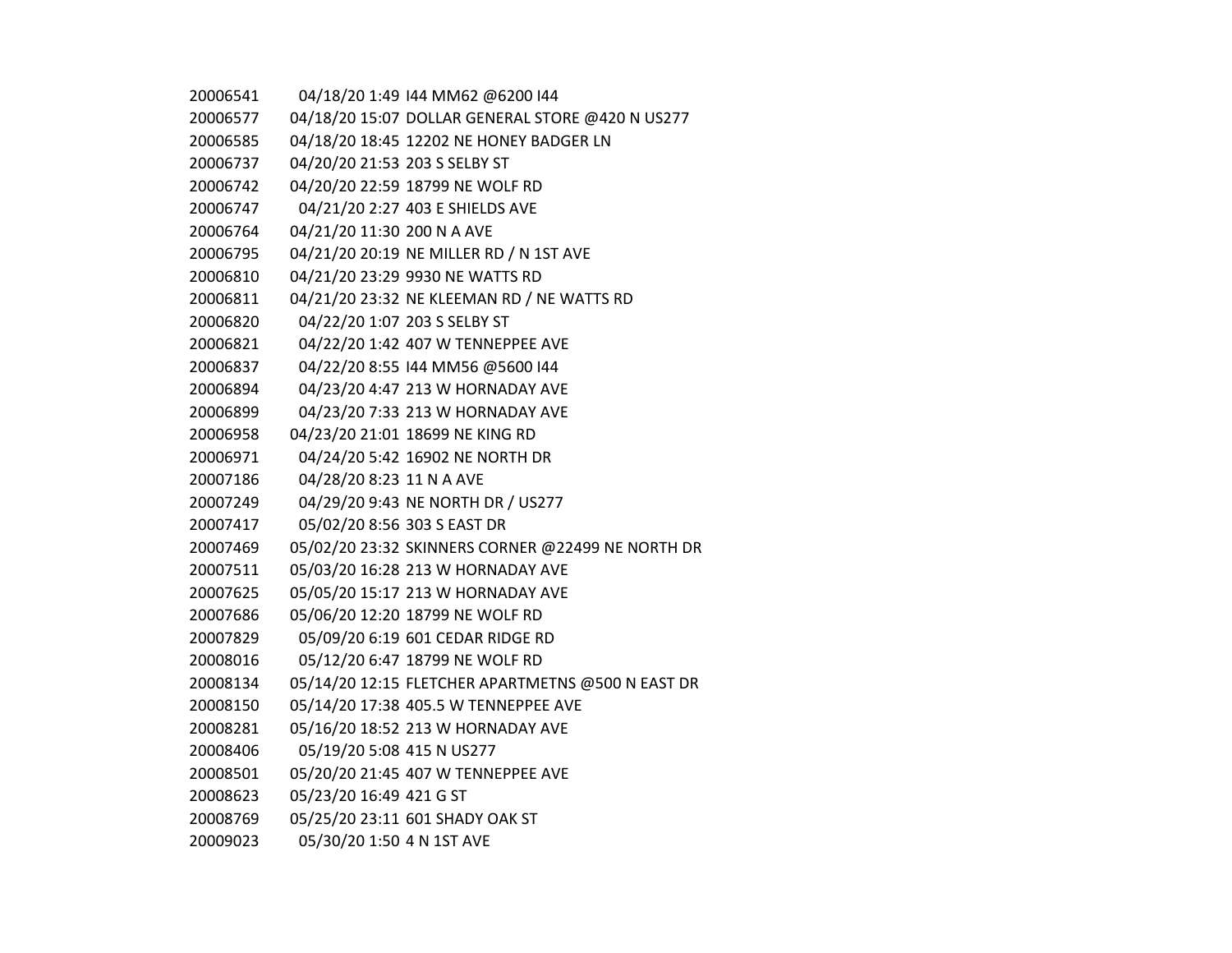| 20009043 | 05/30/20 7:28 200 N A AVE     |                                                     |
|----------|-------------------------------|-----------------------------------------------------|
| 20009049 |                               | 05/30/20 9:09 406 E COLE RD                         |
| 20009138 |                               | 05/31/20 14:09 16949 NE 165TH ST                    |
| 20009207 |                               | 06/01/20 18:08 406 E NORTH DR                       |
| 20009211 | 06/01/20 18:37 302 K ST       |                                                     |
| 20009250 |                               | 06/02/20 12:41 604 W HARPER AVE                     |
| 20009264 |                               | 06/02/20 18:07 116 S SYCAMORE ST                    |
| 20009410 |                               | 06/05/20 5:21 15836 NE TONY CREEK RD                |
| 20009539 |                               | 06/07/20 8:01 503 HALLWOOD DR                       |
| 20009564 |                               | 06/07/20 22:44 FLETCHER FIRE DEPART @601 W NORTH DR |
| 20009600 |                               | 06/08/20 13:54 294 NE COTTONWOOD DR                 |
| 20009650 |                               | 06/09/20 7:41 503 HALLWOOD DR                       |
| 20009725 |                               | 06/10/20 7:52 1333 SADDLE ROCK DR                   |
| 20009752 |                               | 06/10/20 16:39 318 KETCH CREEK DR                   |
| 20009767 |                               | 06/10/20 23:10 144 MM62 @6200 144                   |
| 20009836 | 06/12/20 9:02 106 BELLE CIR   |                                                     |
| 20009909 |                               | 06/13/20 15:31 NE WELCH RD / NE 165TH ST            |
| 20010002 |                               | 06/15/20 9:50 NE COM CADDO LINE RD / NE 150TH ST    |
| 20010086 | 06/16/20 17:58 203 S SELBY ST |                                                     |
| 20010149 |                               | 06/17/20 14:53 18799 NE WOLF RD                     |
| 20010150 |                               | 06/17/20 14:55 NE 225TH ST / NE LAKE RD             |
| 20010156 |                               | 06/17/20 16:28 209 W SOUTH DR                       |
| 20010215 |                               | 06/18/20 15:08 13647 NE WATTS RD                    |
| 20010259 |                               | 06/19/20 12:57 10852 JEREMIAH WAY                   |
| 20010261 |                               | 06/19/20 13:01 129 NE BLACKBERRY RD                 |
| 20010326 |                               | 06/20/20 7:05 20087 NE WATTS RD                     |
| 20010400 | 06/21/20 2:59 200 N A AVE     |                                                     |
| 20010561 |                               | 06/23/20 10:01 603 W HARPER AVE                     |
| 20010565 |                               | 06/23/20 10:42 144 MM63 @6300 144                   |
| 20010650 | 06/25/20 0:24 303 S EAST DR   |                                                     |
| 20010652 |                               | 06/25/20 0:49 301 S HANCOCK ST                      |
| 20010768 | 06/26/20 16:52 920 1ST ST     |                                                     |
| 20010785 | 06/26/20 20:13 407 N US277    |                                                     |
| 20011036 |                               | 07/01/20 10:25 16116 NE WATTS RD                    |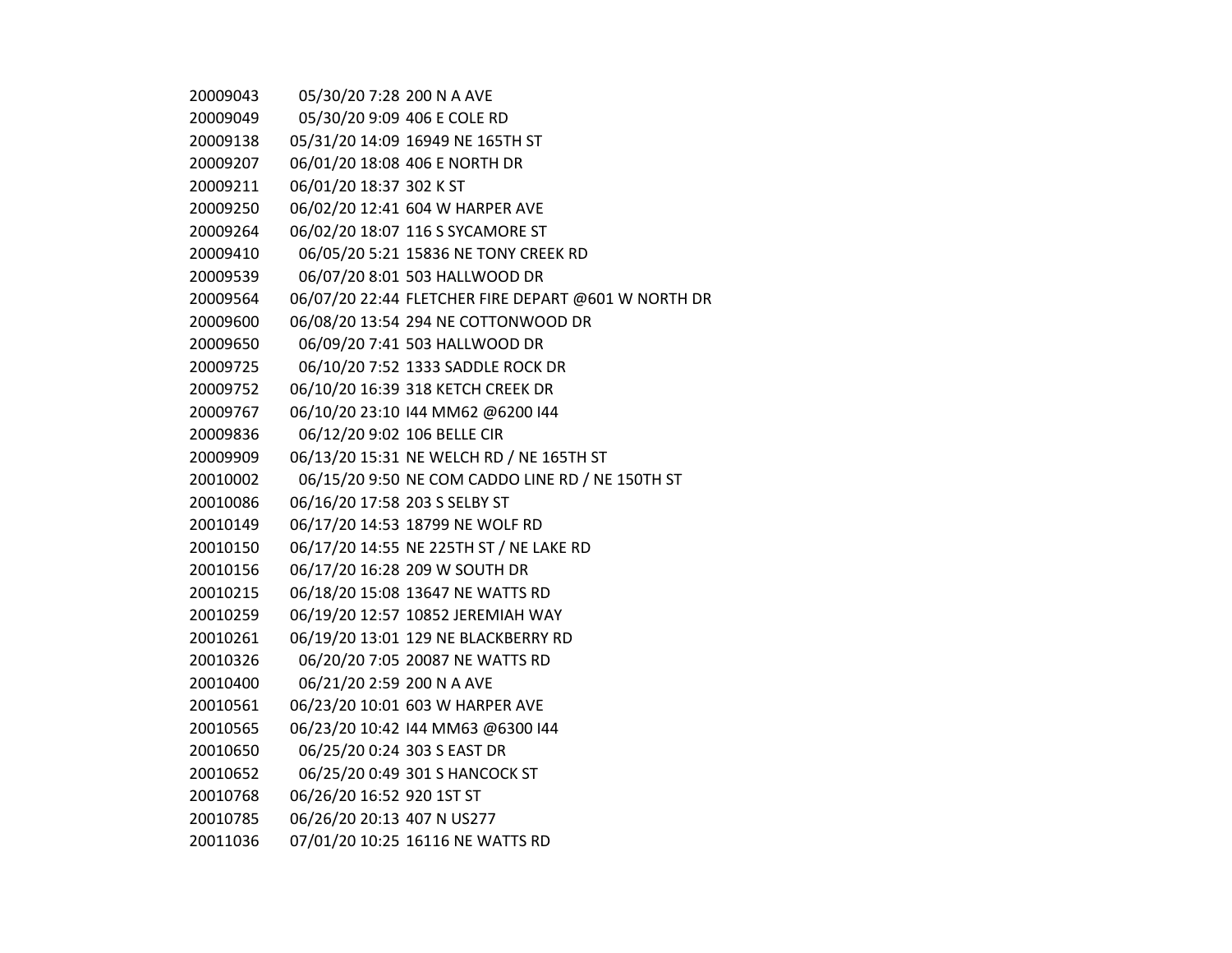07/03/20 7:20 213 W HORNADAY AVE 07/03/20 9:20 200 N A AVE 07/04/20 0:12 85 SUMMIT AVE 07/04/20 0:16 106 BELLE CIR 07/04/20 21:12 W SOUTH DR / S WEST DR 07/04/20 22:45 NE 135TH ST / NE WATTS RD 07/06/20 8:38 317 E NORTH DR 07/08/20 12:04 I44 MM60 @6000 I44 07/08/20 13:04 22042 NE COM CADDO LINE RD 07/08/20 14:14 I44 MM60 @6000 I44 07/11/20 2:59 409 W HANCOCK ST 07/11/20 14:05 12740 NE KEENEY RD 07/12/20 19:32 208 E NORTH DR 07/14/20 1:38 10044 NE 165TH ST 07/15/20 17:53 302 E COLE RD 07/15/20 20:52 271 US277 07/16/20 14:05 7936 US277 07/16/20 16:33 16850 NE 135TH ST @TEMPLE INLAND ; TEMPLE INLAND 07/17/20 8:52 7805 NE 180TH ST 07/18/20 22:18 22042 NE COM CADDO LINE RD 07/20/20 13:32 I44 / US277 07/20/20 15:34 7936 US277 @ELGIN FAMILY PRACTIC 07/20/20 16:31 11927 US277 07/21/20 13:30 I44 MM60 @6000 I44 07/22/20 10:21 131 E OKLAHOMA ST 07/23/20 19:21 16166 NE 210TH ST 07/25/20 12:21 500 N EAST DR 07/25/20 17:06 102 E NORTH DR 07/25/20 22:19 303 S EAST DR 07/26/20 15:17 E NORTH DR / N EAST DR 07/27/20 1:21 I44 MM60 @6000 I44 07/28/20 21:38 303 S EAST DR 07/30/20 21:31 10929 NE WOLF RD 07/31/20 14:21 125 NE DEERFIELD DR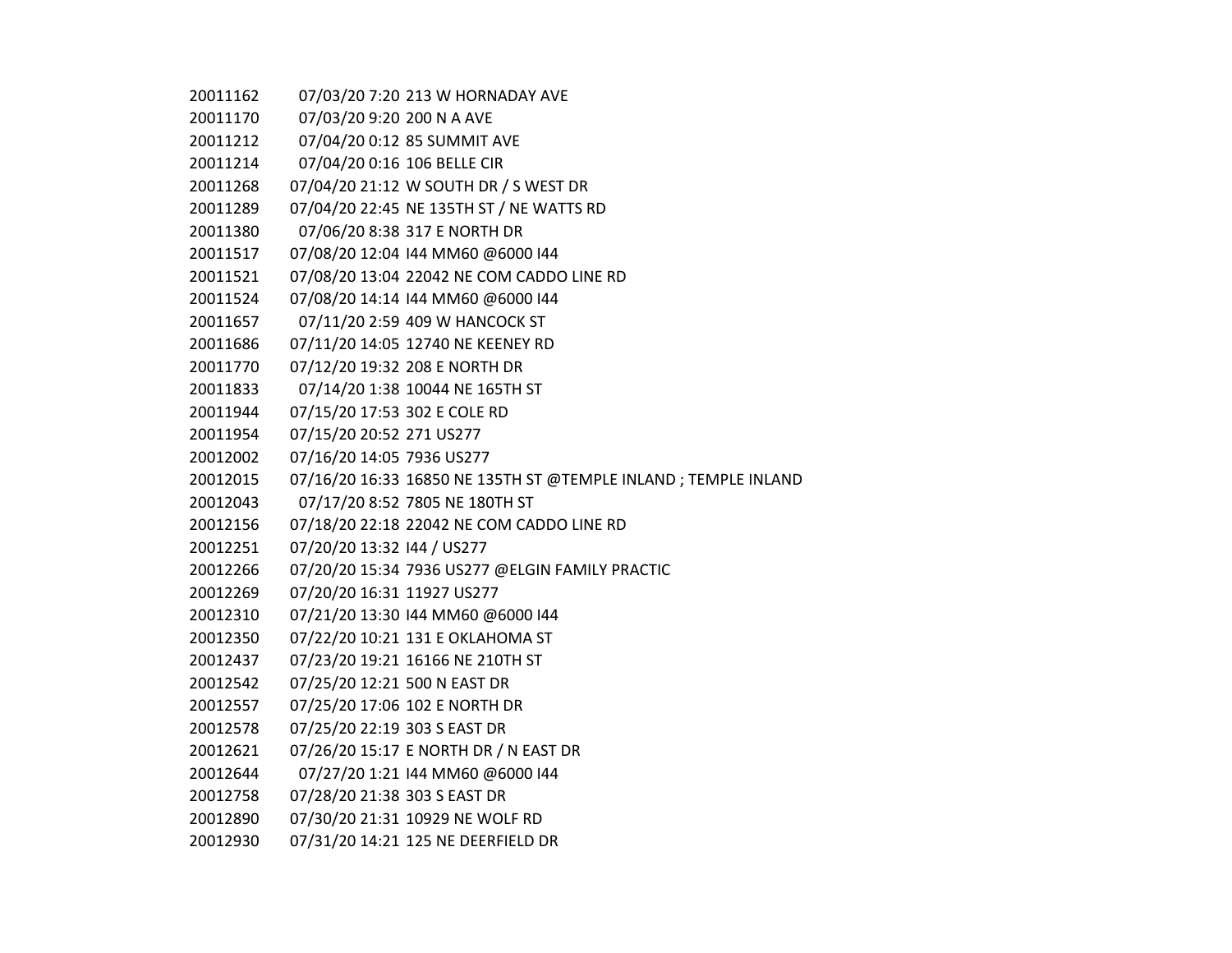| 20012984 |                              | 08/01/20 14:46 15469 NE KING RD                                |
|----------|------------------------------|----------------------------------------------------------------|
| 20013055 |                              | 08/02/20 16:24 N CENTRAL ST / W NORTH DR                       |
| 20013206 |                              | 08/05/20 12:03 213 W HORNADAY AVE                              |
| 20013417 |                              | 08/08/20 19:12 15220 NE 165TH ST                               |
| 20013431 |                              | 08/09/20 6:51 305 E TENNEPPEE AVE                              |
| 20013463 |                              | 08/09/20 16:26 19785 NE WOLF RD                                |
| 20013501 |                              | 08/10/20 10:28 16229 NE 180TH ST                               |
| 20013665 |                              | 08/12/20 16:44 8167 NE BETHEL RD                               |
| 20013765 |                              | 08/14/20 10:39 SH17 / NE TRAIL RD                              |
| 20013779 |                              | 08/14/20 16:29 500 N EAST DR @FLETCHER APARTMETNS              |
| 20013879 |                              | 08/15/20 23:33 248 GLOVER CIR                                  |
| 20013918 |                              | 08/16/20 15:10 NUNN CREEK NORTH - L @2751 NE COM CADDO LINE RD |
| 20013935 | 08/16/20 20:08 US277 / I44   |                                                                |
| 20014022 |                              | 08/18/20 9:03 69 HILLCREST DR                                  |
| 20014279 |                              | 08/22/20 15:42 20818 NE KING RD; USING FG4                     |
| 20014545 |                              | 08/26/20 18:33 16404 NE 195TH ST                               |
| 20014629 |                              | 08/28/20 9:39 S E AVE / E JAMES ST ; ST JAMES APARTMENTS       |
| 20014673 | 08/28/20 18:57 103 S E AVE   |                                                                |
| 20014835 |                              | 08/31/20 10:47 164 WATER FRONT DR                              |
| 20014890 |                              | 09/01/20 4:55 144 MM60 @6000 144                               |
| 20015009 |                              | 09/03/20 10:37 304 W TENNEPPEE AVE                             |
| 20015048 |                              | 09/03/20 19:14 19785 NE WOLF RD                                |
| 20015054 |                              | 09/03/20 21:01 104 W HARPER AVE                                |
| 20015076 | 09/04/20 10:33 1111 4TH PL   |                                                                |
| 20015187 |                              | 09/05/20 19:51 213 W HORNADAY AVE                              |
| 20015245 |                              | 09/06/20 14:28 213 W HORNADAY AVE                              |
| 20015275 |                              | 09/07/20 7:34 21843 NE NORTH DR                                |
| 20015341 |                              | 09/08/20 11:06 14084 NE 180TH ST                               |
| 20015344 |                              | 09/08/20 12:07 209 W SOUTH DR                                  |
| 20015571 |                              | 09/12/20 1:03 208 E NORTH DR                                   |
| 20015849 |                              | 09/16/20 11:49 413 N EAST DR ; NORTHTOWN APARTMENTS            |
| 20015946 |                              | 09/17/20 22:05 303 PARKVIEW DR; FG4 ***                        |
| 20015948 | 09/17/20 23:30 403 E COLE RD |                                                                |
| 20015953 |                              | 09/18/20 3:28 144 MM60 @6000 144                               |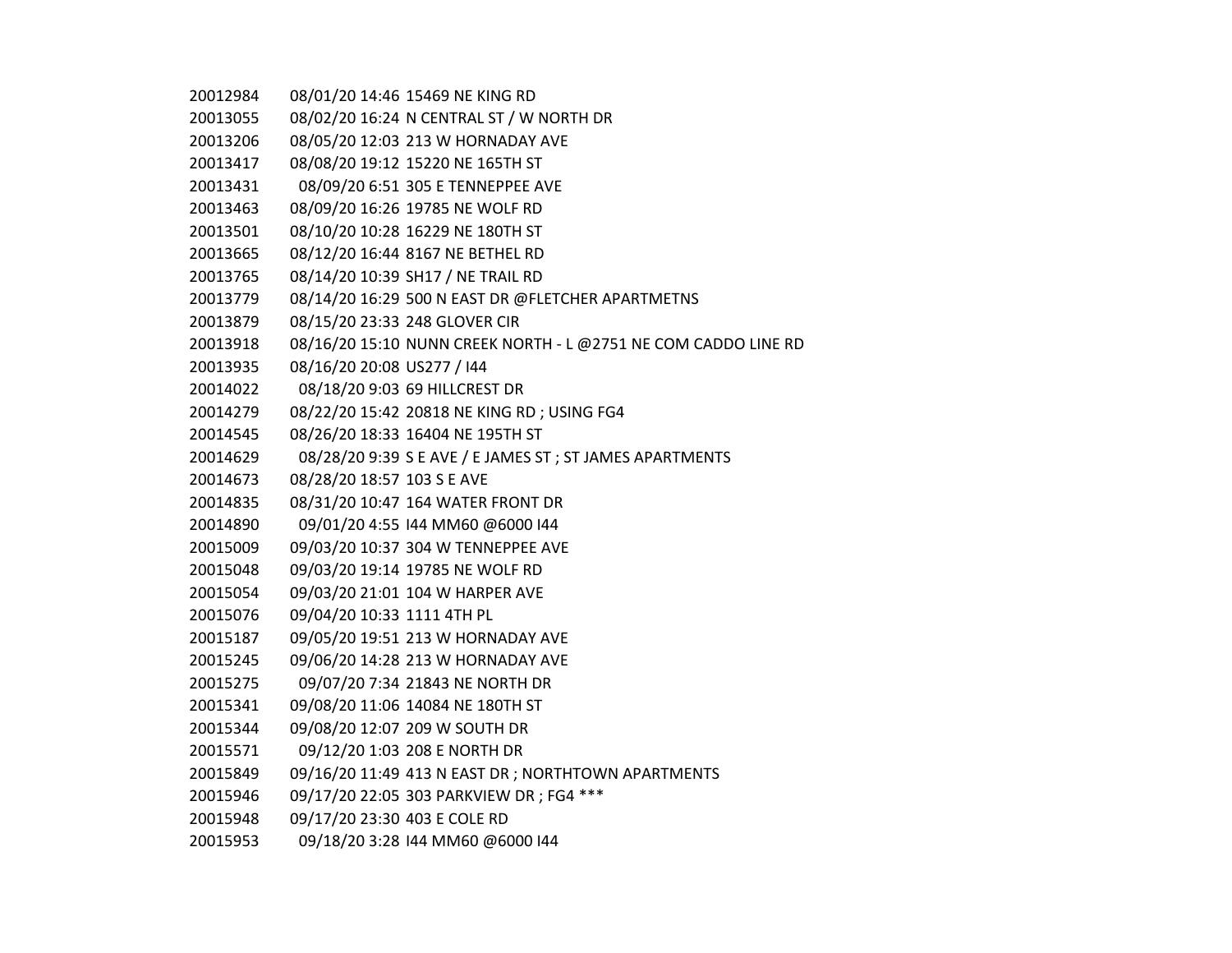| 20015975 |                               | 09/18/20 13:56 209 W SOUTH DR                            |
|----------|-------------------------------|----------------------------------------------------------|
| 20016181 |                               | 09/22/20 8:43 16220 NE 210TH ST                          |
| 20016338 |                               | 09/24/20 11:02 209 W SOUTH DR                            |
| 20016513 |                               | 09/26/20 18:53 14250 NE KLEEMAN RD                       |
| 20016561 |                               | 09/27/20 18:50 NE CLINE RD / NE 210TH ST                 |
| 20016605 |                               | 09/28/20 15:43 145 CHICKADEE ST                          |
| 20016627 |                               | 09/28/20 23:13 US277 / NE WATTS RD                       |
| 20016729 |                               | 09/30/20 12:47 14084 NE 180TH ST                         |
| 20017058 | 10/06/20 2:06 200 N A AVE     |                                                          |
| 20017203 |                               | 10/07/20 18:13 405 E TENNEPPEE AVE                       |
| 20017375 | 10/10/20 12:34 90 POND VIEW   |                                                          |
| 20017515 |                               | 10/12/20 19:27 19555 NE WATTS RD                         |
| 20017525 |                               | 10/13/20 1:16 202 W SHIELDS AVE                          |
| 20017531 |                               | 10/13/20 3:57 209 W SOUTH DR                             |
| 20017632 |                               | 10/14/20 17:59 25303 NE WOLF RD                          |
| 20017755 | 10/16/20 21:52 401 E JAMES ST |                                                          |
| 20017824 |                               | 10/18/20 10:26 144 MM58 @5800 144                        |
| 20017919 |                               | 10/20/20 3:11 232 N 3RD AVE                              |
| 20017944 |                               | 10/20/20 15:15 22042 NE COM CADDO LINE RD                |
| 20018117 |                               | 10/23/20 12:21 SH17 / N 5TH AVE                          |
| 20018138 |                               | 10/23/20 21:08 302 MARILYN GLOVER DR                     |
| 20018180 |                               | 10/24/20 15:24 19555 NE WATTS RD                         |
| 20018197 |                               | 10/24/20 7:48 16192 NE 165TH ST; OCTOBER 25TH 0600 HOURS |
| 20018212 |                               | 10/25/20 1:00 19555 NE WATTS RD                          |
| 20018269 |                               | 10/26/20 2:26 500 N EAST DR @FLETCHER APARTMETNS         |
| 20018279 |                               | 10/26/20 8:51 NE COM CADDO LINE RD / US277               |
| 20018283 |                               | 10/26/20 9:34 601 HALLWOOD DR                            |
| 20018309 |                               | 10/26/20 13:30 144 MM57 @5700 144                        |
| 20018312 |                               | 10/26/20 13:41 204 W SHIELDS AVE                         |
| 20018316 |                               | 10/26/20 13:53 144 MM57 @5700 144                        |
| 20018437 |                               | 10/27/20 14:05 NE 135TH ST / NE KING RD                  |
| 20018441 |                               | 10/27/20 14:27 205 N SYCAMORE ST                         |
| 20018459 |                               | 10/27/20 17:20 323 NE COTTONWOOD DR                      |
| 20018467 |                               | 10/27/20 17:49 NE KING RD / NE 180TH ST                  |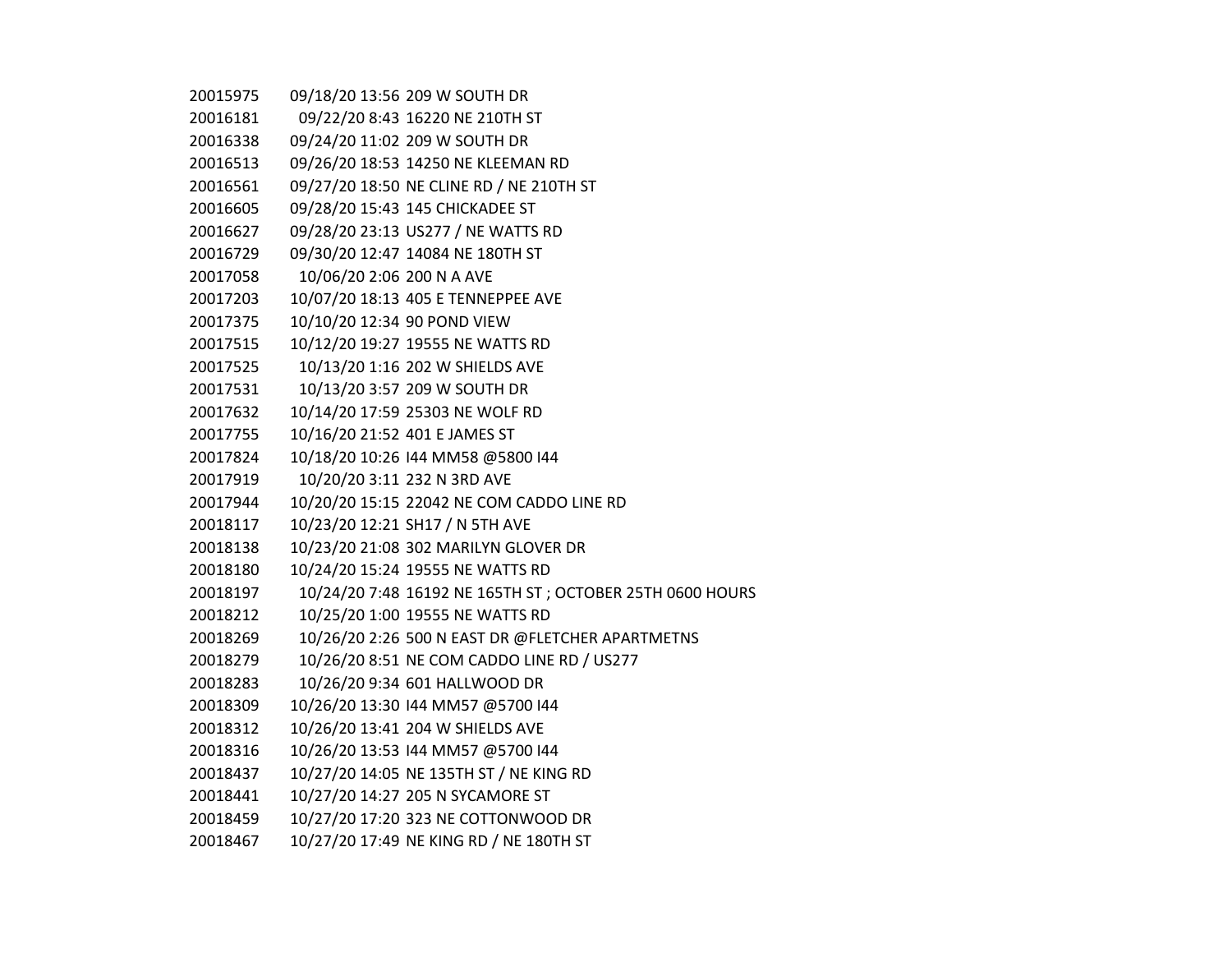| 20018482 |                              | 10/27/20 19:36 NE KEENEY RD / US277                |
|----------|------------------------------|----------------------------------------------------|
| 20018487 |                              | 10/27/20 20:01 144 MM52 @5200 144                  |
| 20018502 |                              | 10/28/20 1:29 144 MM61 @6100 144                   |
| 20018508 |                              | 10/28/20 5:34 US277 / W COLE RD                    |
| 20018510 |                              | 10/28/20 6:08 NE 180TH ST / NE KING RD             |
| 20018520 |                              | 10/28/20 8:35 ELGIN PHARMACY @7523 US277           |
| 20018521 |                              | 10/28/20 8:53 N SYCAMORE ST / E TENNEPPEE AVE      |
| 20018545 |                              | 10/28/20 13:47 19637 NE WATTS RD                   |
| 20018550 |                              | 10/28/20 14:29 309 E TENNEPPEE AVE                 |
| 20018558 |                              | 10/28/20 16:09 309 E TENNEPPEE AVE                 |
| 20018636 | 10/29/20 22:09 308 E COLE RD |                                                    |
| 20018649 |                              | 10/30/20 9:01 16850 NE 135TH ST @TEMPLE INLAND     |
| 20018725 |                              | 10/31/20 3:28 1125 N BASKETT                       |
| 20018827 |                              | 11/01/20 10:29 NE KING RD / US277                  |
| 20018828 |                              | 11/01/20 10:34 NE KEENEY RD / NE NORTH DR          |
| 20018839 |                              | 11/01/20 13:13 102 S SYCAMORE ST                   |
| 20018873 |                              | 11/01/20 19:34 144 MM58 @5800 144 ; EB LANES       |
| 20018909 |                              | 11/02/20 10:59 NE 135TH ST / NE WATTS RD           |
| 20018981 |                              | 11/03/20 13:24 112 S SYCAMORE ST                   |
| 20018990 |                              | 11/03/20 16:11 22091 NE NORTH DR                   |
| 20019007 |                              | 11/03/20 23:07 NE COM CADDO LINE RD / NE 225TH ST  |
| 20019028 |                              | 11/04/20 13:06 144 MM47 @4700 144                  |
| 20019030 |                              | 11/04/20 13:35 302 MARILYN GLOVER DR               |
| 20019035 |                              | 11/04/20 15:26 144 MM57 @5700 144                  |
| 20019084 |                              | 11/05/20 10:55 202 N LOCUST DR                     |
| 20019186 |                              | 11/06/20 15:23 NE 120TH ST / NE WOLF RD            |
| 20019301 |                              | 11/08/20 9:47 NE WATTS RD / US277                  |
| 20019309 |                              | 11/08/20 11:45 114 S SYCAMORE ST                   |
| 20019375 |                              | 11/09/20 18:20 500 N EAST DR ; FLETCHER APARTMENTS |
| 20019384 |                              | 11/09/20 23:15 407 NE HANNAH AVE                   |
| 20019424 |                              | 11/10/20 14:48 16144 NE 210TH ST                   |
| 20019479 | 11/11/20 14:11 11366 SH17    |                                                    |
| 20019501 |                              | 11/11/20 21:06 523 NE SANDY RD                     |
| 20019525 | 11/12/20 8:45 701 2ND ST     |                                                    |